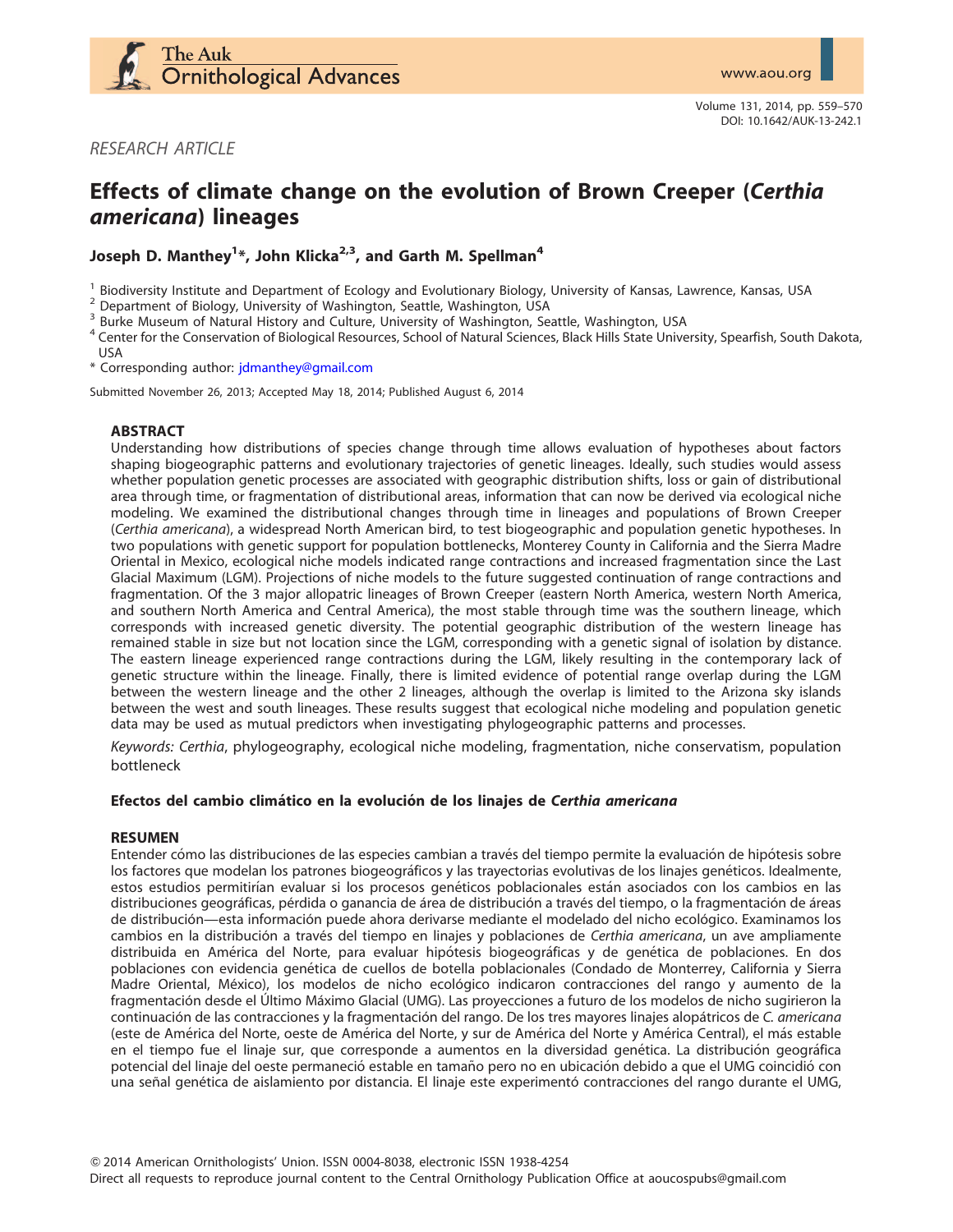resultando probablemente en la falta contemporánea de estructura genética al interior del linaje. Finalmente, existe poca evidencia de superposición potencial del rango entre el linaje del oeste y los otros dos linajes durante el UMG, aunque está limitado a las islas del cielo de Arizona entre los linajes oeste y sur. Estos resultados sugieren que el modelado del nicho ecológico y los datos genéticos poblacionales pueden ser usados como predictores mutuos cuando se investigan los patrones y procesos filogenéticos.

Palabras clave: Certhia, conservadorismo de nicho, cuello de botella poblacional, filogeografía, fragmentación, modelado de nicho ecológico

## INTRODUCTION

The spatial distributions of genetic lineages are of paramount concern to the field of phylogeography (Avise 2000). Understanding how distributions change through time, in size, and in other characteristics allows evaluation of hypotheses about factors shaping evolutionary trajectories of multiple genetic lineages. Over the past decade, newly developed methods (e.g., ecological niche modeling) have allowed biologists to characterize a species' existing ecological niche based on known occurrence locality information and associated environmental data. Ecological niche modeling methods can support and enrich genetic data from phylogeographic studies, although for most species these methods are limited to biogeographic (macro), not landscape (micro), scale questions (Guisan and Thuiller 2005) owing to limited data availability (Peterson 2009).

Studies using ecological niche modeling and multilocus genetic data have become more common as more methods and data become available (for examples, see Zink et al. 2013, Walstrom et al. 2012). Multilocus genetic studies allow investigation of population genetic processes such as population expansions, population bottlenecks, and gene flow between evolutionary lineages. Incorporating ecological niche modeling allows testing whether these population genetic processes are associated with distributional shifts (e.g., during Pleistocene glacial cycles; Jezkova et al. 2011), loss (or gain) of potential distributional area through time (Jezkova et al. 2011), or fragmentation of populations (Lim et al. 2011).

Over time, environmental characteristics change, driving landscape changes, as with Pleistocene glacial cycles influencing habitat shifts and changes in North America (e.g., Waltari et al. 2007). Assessing corresponding spatiotemporal shifts in distributions of species via these correlational approaches requires, at least initially, assumptions of niche conservatism through time of the species under investigation, such that species will either track habitat or risk extinction. Thus, in contemporary allopatric species (or lineages), niches must be tested to establish whether they have been conserved over relevant time periods. Here, we focus on niche conservatism, or retained ancestral traits, of large-scale climatic tolerances

(scenopoetic factors) that may limit distributions (Soberón 2007).

Although niches of allopatric species may seem different, they may remain constant (but broad) given the environment(s) available to them. For example, a species inhabiting the eastern deciduous forests of North America may seem, superficially, to inhabit a different niche than a species in North America's western coniferous forests. However, these species may share the same niche characteristics given the suite of environmental characteristics in their geographic region, with different lineages "expressing" different parts of a broad niche.

Recent methods (Warren et al. 2008, McCormack et al. 2010) allow comparison of niches between species by quantitatively considering the available background environment. In addition to niche conservatism or divergence, interpretation of species' niche models should consider the context of the organism's dispersal capabilities and life history characteristics (e.g., Swab et al. 2012), which provide more robust conclusions than simple interpretation of distributional models. For example, in birds, appreciable distances may separate fragmented ''islands'' of habitat, but the populations may still be effectively connected if dispersal ability is sufficient to link them genetically.

The Brown Creeper (Certhia americana; Aves: Certhiidae) is a common and widespread resident of North American mature, old growth coniferous, and mixed coniferous–deciduous forests. Currently considered a single biological species (AOU 1983, Chesser et al. 2013), the Brown Creeper shows significant genetic structure in both mitochondrial DNA (mtDNA; Manthey et al. 2011a) and nuclear DNA (nDNA; Manthey et al. 2011b). Concordant patterns of genetic structure between datasets identify 3 allopatric lineages: southern (southern Arizona south to Honduras), western (western mountain ranges of the United States and Canada), and eastern (eastern forests of United States and Canada). The earliest phylogenetic split in the species separates temperate and subtropical populations, coinciding with the largest difference in morphology (overall body size and coloration; Webster 1986), while morphological differences between eastern and western populations are largely clinal. The basal lineages separated  $\sim$ 1.50 million years (0.80–3.01 MYA highest probability density [HPD]) ago, while the eastern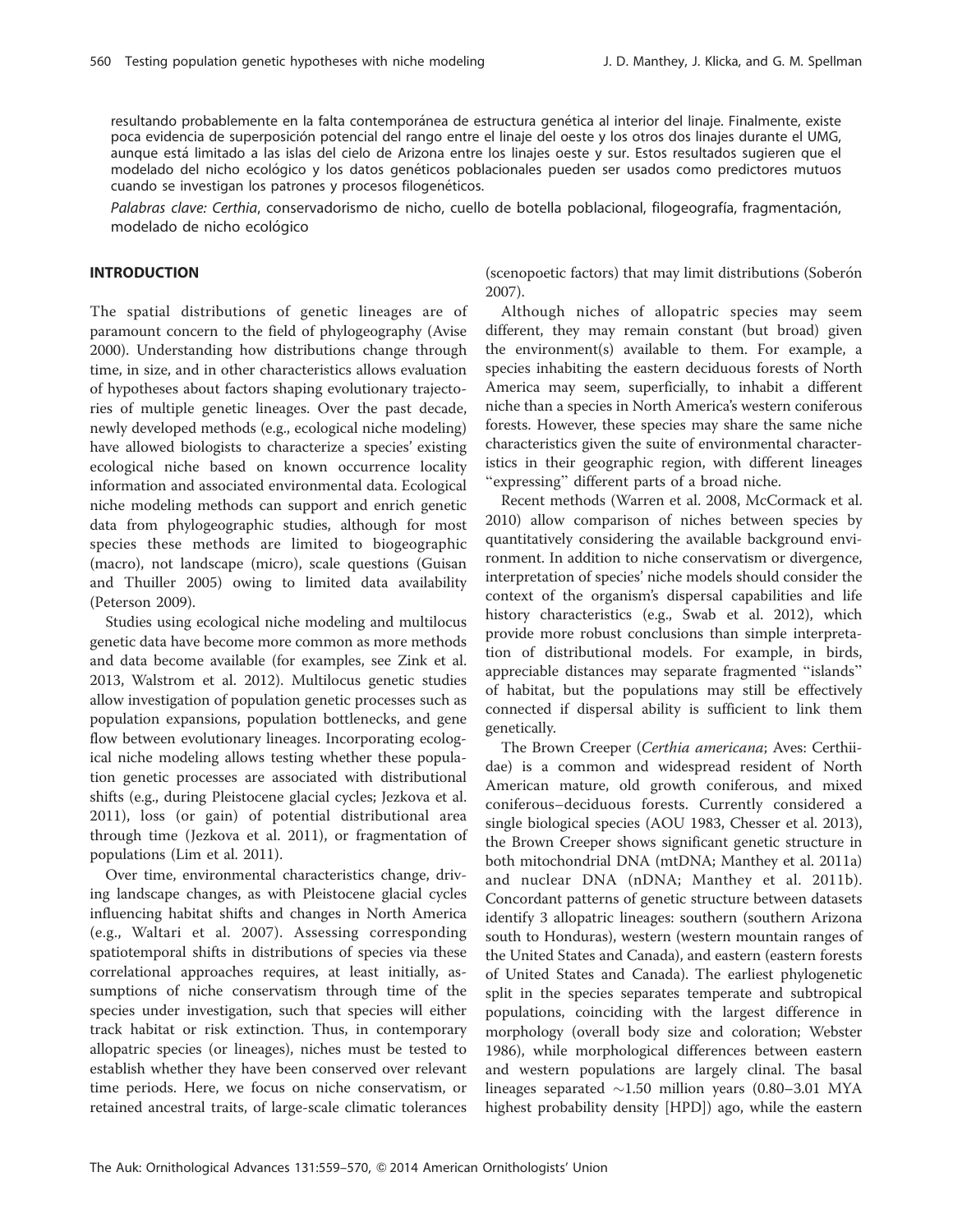and western groups within the northern lineage separated  $\sim$ 0.6 MYA (0.37–1.23 MYA HPD) ago (Manthey et al. 2011a, 2011b).

Population genetic data reveal that gene flow between lineages of Brown Creeper is limited, while gene flow within lineages is prevalent (Manthey et al. 2011a, 2011b). Two populations (Monterey County, California, and Sierra Madre Oriental, Mexico) show evidence of population bottlenecks (Manthey et al. 2011a, 2011b). Multiple allopatric lineages, estimates of divergence and gene flow, and varied population genetic patterns (e.g., bottlenecks; Manthey et al. 2011a, 2011b) thus make Brown Creeper populations an excellent system for using ecological niche modeling to illuminate biogeographic processes driving observed evolutionary trajectories.

To investigate how distributional changes have affected the evolution of the Brown Creeper, we created ecological niche models for its 3 lineages and projected them to past (Last Glacial Maximum; LGM) climatic conditions. The goals of this study were to (1) investigate patterns of niche conservatism (or divergence) between lineages; (2) investigate potential distributional overlap between lineages (e.g., did they persist in allopatry during the LGM?); and (3) identify changes in distributional range size, location, and patchiness through time, as they relate to population genetic characteristics.

To examine the effects of distributional changes on population genetic characteristics, we investigated the following null hypotheses:  $(H1<sub>0</sub>)$  locations with genetic evidence of population bottlenecks have experienced range contractions and increased distributional fragmentation since the LGM and will continue this trend into the future;  $(H2<sub>0</sub>)$  lineages that have higher inter-population genetic structure will be more stable through time; and  $(H3<sub>0</sub>)$ evidence of potential geographic connectivity between lineages will be limited.

#### METHODS

### Input Data

Georeferenced data associated with scientific specimens were obtained from ORNIS [\(http://olla.berkeley.edu/](http://olla.berkeley.edu/ornisnet/) [ornisnet/\)](http://olla.berkeley.edu/ornisnet/), an online portal to data associated with museum specimens in North America, and from the literature (Manthey et al. 2011a). Occurrence points within 10 km of each other were omitted to avoid over-sampling identical and closely neighboring raster cells. After data reduction, 1,557 occurrence points were used, including 659, 281, and 617 points for the eastern, southern, and western lineages, respectively (Appendix Figure 4).

We obtained 19 ''bioclimatic'' layers from the World-Clim database (Hijmans et al. 2005; [www.worldclim.org\)](http://www.worldclim.org), which contains worldwide precipitation and temperature information, including minima, maxima, and ranges of values. Only 11 layers were included in our analyses (Appendix Table 5), however, owing to high correlation between some of the variables ( $R > 0.8$ ). Past environmental layers for the LGM (21,000 years before present) were drawn from model outputs from the Community Climate System Model (CCSM3; Collins et al. 2006) and the Model for Interdisciplinary Research on Climate (MIROC; Nozawa et al. 2005). Additionally, future layers were downloaded for the time periods of the 2020s, 2050s, and 2080s for 3 scenarios of climate change (A1b, A2a, and B2a) using 2 global climate models, the Third Generation Coupled Global Climate Model (CGCM3.1; Environment Canada) and the Hadley Centre Coupled Model (HadCM3; Collins and Tett 2001). These layers were downloaded from the International Centre for Tropical Agriculture (Ramirez and Jarvis 2008).

## Ecological Niche Modeling and Testing Niche Conservatism

Occurrence data and environmental layers were analyzed in Maxent (Phillips et al. 2006), which integrates occurrence data with environmental data to identify environmental conditions associated with occurrences. In Maxent, we applied default settings while using 3 occurrence-point datasets based on the eastern, western, and southern groups of Brown Creepers (Appendix Figure 4). Each occurrence dataset included 80% of the original locality data, with 20% excluded for model evaluation. For each lineage, we ran 50 bootstrap replicates to assess effects of occurrence dataset variation on model outputs. The training region for each lineage was defined as any area within 200 km of occurrence points for that lineage; following training, models were projected to the entire continent of North America for LGM, current, and future conditions. Future models were included to assess trends in populations experiencing bottlenecks. Models were thresholded (transformed to binary output) for visualization as inclusive of 90% of the training occurrence data.

Model evaluation was performed using the partial ROC method of Peterson et al. (2008). For each lineage, we ran 1,000 bootstrap replicates, each using 50% of the test data. We ran this analysis twice for each lineage, setting the threshold of acceptable omission error to 10% and 5% for each run; values consistently  $>1$  indicated model performance above null expectations.

Using the environmental niche model testing method ENMTools (Warren et al. 2008), Schoener's D statistic (a measure of niche overlap; Schoener 1968) was calculated between each pair of niche models. This statistic calculates the similarity of raster data for each cell and is standardized to provide values between 0 and 1 over the entire extent examined. Higher values indicate a greater amount of overlap between models.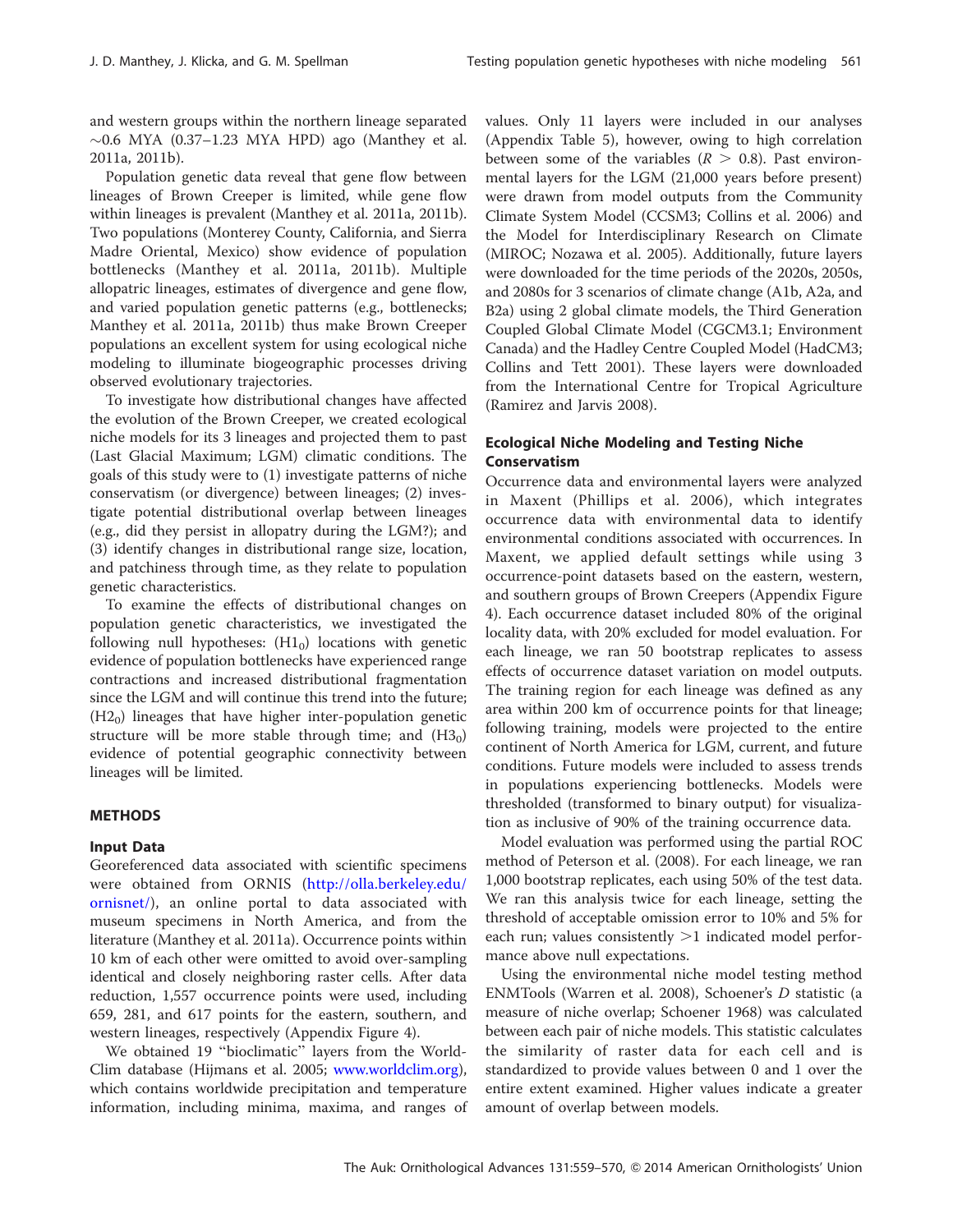To test niche conservatism, as compared to conditions available across the accessible area, we used ENMTools' Background Similarity Test tool with 100 replicates for each comparison. This test determines whether partially overlapping populations (in this case lineages) are more similar or different from one another than would be expected given the environmental conditions available to each lineage. The available space for each lineage was defined conservatively as sites within 200 km of occurrence points of the lineage. We used this background space as a conservative estimate of environments to each lineage over recent evolutionary time (as compared to a generational dispersal capability). We used a conservative estimate here to reduce the chances of spurious conclusions of niche divergence owing to an overly large background space (Barve et al. 2011).

Output of the background tests included 2 null distributions: the expected values of overlap between lineage A's empirical model and lineage B background models (models of randomly selected points from lineage B's available space), as well as the expected values of overlap between lineage B's empirical model and lineage A background models. If overlap observed between the 2 empirical models fell within these null distributions, we did not reject the null hypothesis that the lineages' niches are no more similar or different than would be expected by chance. Alternatively, empirical overlap less than (or greater than) the null distributions led us to reject the null hypothesis and support niche divergence (or conservatism).

In addition to the ENM background testing method, we used a principal component analysis (PCA) method to test niche similarity compared to available habitat (as described by McCormack et al. 2010). The null hypothesis of this test is that observed niche divergence  $(D<sub>O</sub>)$  is equal to background environmental divergence  $(D_{BE})$ . Niche conservatism is supported if  $D<sub>O</sub> < B<sub>BE</sub>$ , while niche divergence is supported if  $D<sub>O</sub>$  is significantly different (*t*-test) between lineages and  $D_{\rm O} > D_{\rm BE}$ . Using all occurrence points and 1,000 background points per lineage (and their associated environmental data values), we performed PCA to obtain principal component axes that describe the environmental variation available to all Brown Creeper lineages. We used as many PCs as were necessary to investigate the majority of the variance in the data (until a PC did not explain 3% of the variance in the data). For each PC, we tested  $(t$ -test) whether occurrence data for each lineage differed significantly. T-test significance values were corrected for multiple comparisons using a Bonferroni correction (Miller 1966). Using a custom script in  $R$ , the mean difference between lineages (i.e.  $D<sub>O</sub>$ ) was compared to the mean difference of a null distribution of background samples (i.e.  $D_{BE}$ ) for each PC and pairwise comparison of lineages.

#### Assessing Fragmentation and Range Shifts

When measured within a lineage, as opposed to between lineages as described in the preceding section, the statistic D can be used to measure niche stability through time. In this context, a higher value indicates relatively more stability than a low value, which would indicate less stability through time. Because of this, we used ENMTools to calculate D between time frames within the same lineage (e.g., between the LGM and contemporary models for each lineage).

In addition to testing within lineages, we measured overlap of models for all pairwise comparisons between lineages at LGM and contemporary conditions. These measures assess whether levels of allopatry changed (or will change) between time periods. Additionally, overlap between lineages was assessed by measuring the number of pixels designated as presence for both lineages in each pairwise comparison.

To calculate fragmentation, or the patchiness of potential space for each lineage, we used the following multistep process (similar to number of disjunct core areas [NDCA] statistic; McGarigal et al. 2012). First, we measured total area as the number of pixels in the raster for each model classified as presence in the binary model output. Second, we calculated the total number of patches inclusive of at least 100 pixels. Although this threshold is arbitrary, we applied it because of the high variability in number of small  $(<100$  pixels) patches between contemporary and projected conditions. Next, we determined the number of patches assuming 2 levels of connectivity, 5 km and 10 km, which provided different levels of assumptions regarding the distance that may be trivial to Brown Creepers to traverse between nearby patches on a generational basis. Finally, we calculated patchiness, or fragmentation, as total area divided by the number of patches. All values were reported as relative to contemporary conditions with no dispersal between patches (i.e. values  $\leq 1$  indicate a model less fragmented than the current model and vice versa).

In addition to investigating patterns in the 3 lineages, we also investigated 2 populations that have undergone population bottlenecks (Manthey et al. 2011b). The first of these populations consists of birds from the Sierra Madre Oriental; we defined the area of this population as bounded by a polygon with corners at:  $(1)$  21.67°N, 99.77°W; (2) 21.67°N, 98.20°W; (3) 25.99°N, 99.84°W; and (4) 25.99 $\mathrm{°N}$ , 101.41 $\mathrm{°W}$ . The second population investigated is in Monterey County, California, defined as the area within 200 km of the sampled population at  $36.33^{\circ}$ N,  $121.58^{\circ}$ W. For these populations, we calculated total area and fragmentation using identical methods to those described in the preceding paragraphs, including future projections as well as LGM projections.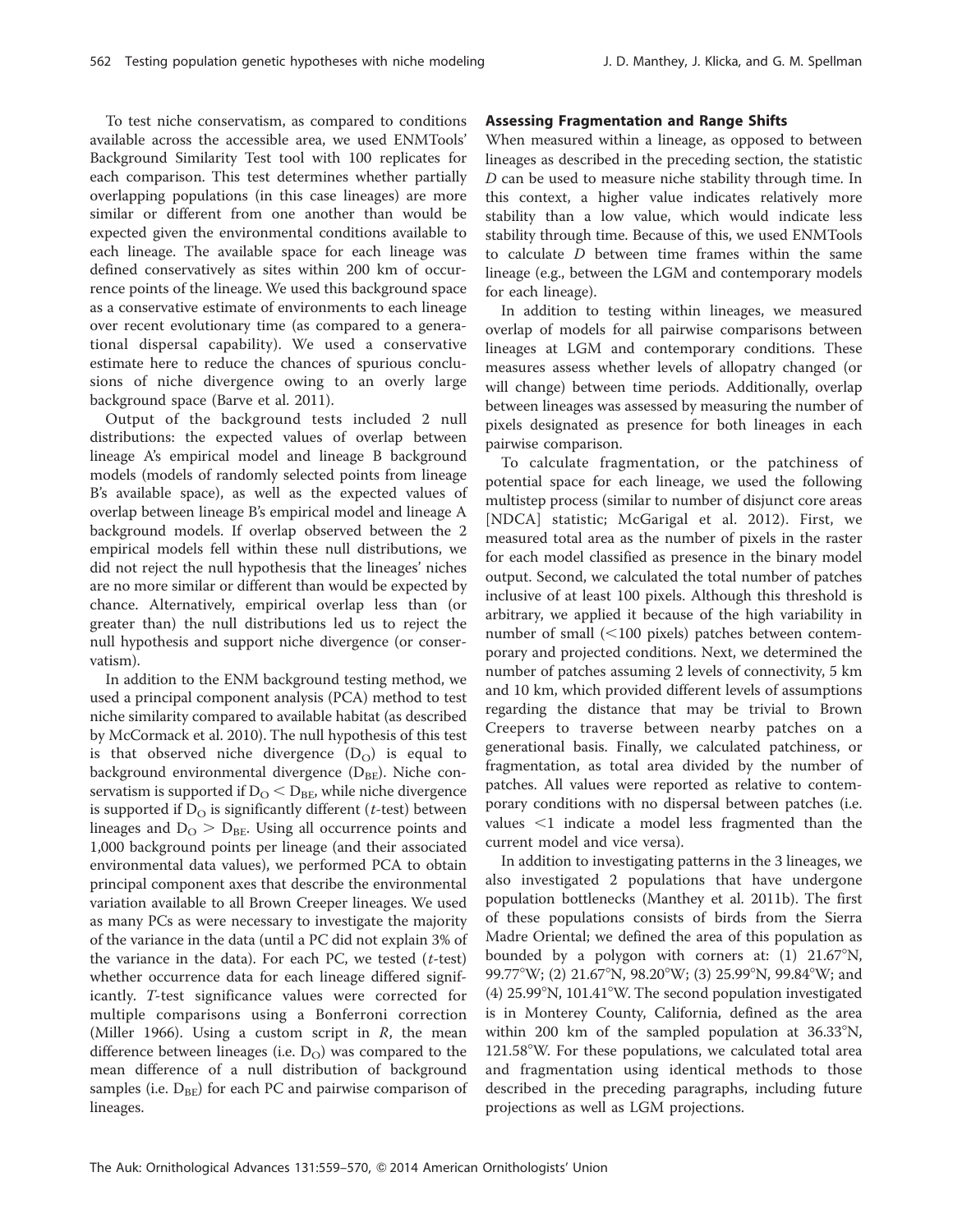

FIGURE 1. Ecological niche models for Last Glacial Maximum and Contemporary periods for the 3 lineages of Brown Creeper (Certhia americana). Suitable areas are colored black and gray in maps. For projected models, because 2 different climate models were used for projection, areas with prediction from 1 of 2 models is colored gray, with agreement between both models colored black.

## **RESULTS**

#### Ecological Niche Models

Ecological niche models of the 3 lineages (Figure 1) accurately reconstructed the breeding range of Brown Creepers. The models performed well, both quantitatively and qualitatively. All area under the curve (AUC) ratios at acceptable omission thresholds of 5% and 10% were  $>1.5$ , well above null expectations (Table 1). When compared qualitatively to breeding maps from the North American Breeding Bird Survey, the sum of the 3 lineages seemed nearly identical, aside from a small area in southern Wisconsin which seems to have been overestimated in the model.

Models for the LGM varied between lineages and climate models (Figure 1). While the western and southern lineages were relatively stable between LGM and current conditions (Figure 1 and 2), the eastern lineage experi-

TABLE 1. Range of AUC ratios in the partial ROC testing of the models for each lineage. Omission thresholds of 10% and 5% were used.

|       | Omission Threshold |               |
|-------|--------------------|---------------|
|       | 10%                | 5%            |
| East  | $1.66 - 1.86$      | $1.57 - 1.81$ |
| South | 1.86-1.98          | $1.85 - 1.98$ |
| West  | $1.65 - 1.89$      | $1.53 - 1.87$ |



FIGURE 2. Patterns of (A) relative niche stability, (B) overlap between lineages, (C) relative area, and (D) relative fragmentation of Brown Creeper. LGM patterns are the average of the MIROC and CCSM climate model predictions.

enced large shifts in suitable geographic space. Niche models for the LGM differed between climatic models (CCSM and MIROC), mostly in the eastern lineage (Figure 1), where the CCSM model predicted only 2 small refugia in parts of North Carolina and Louisiana, while the MIROC model predicted a wide swath of suitable habitat.

Overlap between lineages showed largely different patterns, both currently and in the past (Figure 2). Overlap was measured using I, Schoener's D, and the number of pixels designated as presence (from the binary maps) for both lineages in each pairwise comparison. These measures were all positively correlated ( $R^2 > 0.86$ ,  $p < 0.001$ , for all pairwise comparisons); therefore, only one is reported in Figure 2. Generally, the southern and eastern lineages have had little geographic overlap through time, especially considering the accessible area to each lineage. The southern and western lineages have had moderate amounts of overlap in northern Mexico, Arizona, and New Mexico (Figures 1 and 2), although this has decreased through time. Lastly, the most varied patterns of overlap through time are between the eastern and western lineages; current overlap is relatively low, but during the LGM there was extensive potential overlap in Texas.

#### Patterns of Niche Similarity Between Lineages

Niche similarity between lineages was assessed using 2 methods, both of which consider each lineage's niche within the context of the available environment to that lineage. The first method, which is model-based, identified varied patterns of similarity between lineages (Table 2). There was partial evidence for niche divergence between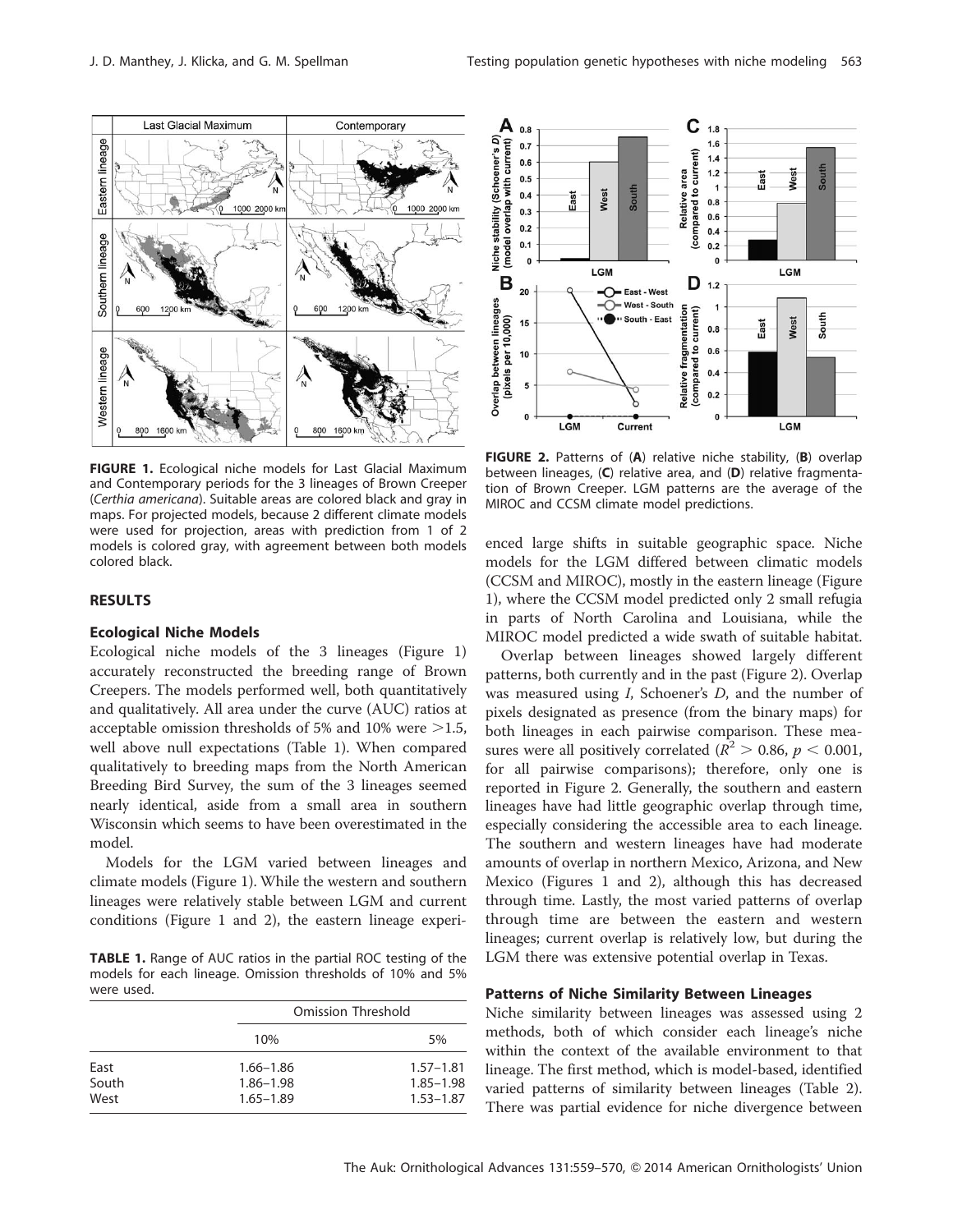TABLE 2. Results of niche divergence testing using a modelbased method (Background Similarity Tests) in ENMTools. Observed values of model overlap were compared to overlap between empirical (e.g., West) and replicates of background models (e.g., East\_bg). C and D indicate significant patterns of niche conservatism or divergence, respectively. Observed overlap between models was: East–West (0.092), East–South (0.016), and South–West (0.078).

|       | East bg                         | South bg                        | West bg                             |
|-------|---------------------------------|---------------------------------|-------------------------------------|
| East  |                                 | $0.008 - 0.011$ C<br>(p < 0.01) | $0.098 - 0.122$ D<br>(p < 0.01)     |
| South | $0.018 - 0.022$ D<br>(p < 0.01) |                                 | 0.066-0.084 NS<br>(0.11 < p < 0.12) |
| West  | $0.102 - 0.118$ D<br>(p < 0.01) | $0.054 - 0.079$ C<br>(p < 0.05) |                                     |

the eastern and other lineages, while comparisons between the south and west identified patterns of niche conservatism.

Niche similarity was also investigated using a PC-based analysis. PCA identified 5 PCs explaining a modest proportion of the variance in the environmental data of occurrence and background points ( $\sim$ 3% or more). In the 2 largest PCs (with  $\sim$ 70% of the variance of the data), patterns of niche conservatism (Table 3) matched those of the model-based method's results in the preceding paragraph. Again, the eastern lineage showed evidence of niche divergence, while comparisons between the west and south lineages identified niche conservatism (Table 3). PCs explaining less variance included varied results of niche divergence and nonsignificant results (Table 3). Because the southern and western lineages remain conserved relative to one another (in model-based and the first 2 PCs), and only comparisons involving the eastern lineage indicate niche divergence, the simplest explanation is differentiation of the eastern lineage from the ancestral trait. This pattern is reinforced in a phylogenetic context because the western and eastern lineages together are sister to the southern lineage, suggesting an ancestral niche more similar to the western and southern lineages.

## Spatiotemporal Patterns of Potential Niche Area and Fragmentation

The 3 Brown Creeper lineages show varied patterns of changing relative area and fragmentation when comparing contemporary and LGM models. The 3 lineages have had

varied patterns of expansion or contraction since the LGM (Figure 2C; Table 4). One model for the eastern lineage, the CCSM model of the LGM, indicated relatively no potential habitat  $\left($  < 1% of contemporary area; Figure 1). Because of this, Figure 2C and 2D were edited to include only the MIROC LGM model for the eastern lineage.

Similar to relative area, the 3 lineages showed mixed trends in fragmentation through time; the eastern and southern lineages indicated increased fragmentation since the LGM, while the western lineage indicated slightly decreased fragmentation (Figure 2D; Table 4).

The 2 populations that have experienced a population bottleneck, Monterey County, California, and the Sierra Madre Oriental, showed similar patterns, although they vary in their similarity to the lineage they are nested within (Figure 3; Table 4; Appendix Table 6). These 2 populations exhibited evidence for greatly reduced potential area and much greater fragmentation since the LGM. Under future climate models, both populations will likely undergo range contractions and increased fragmentation of available habitat (Figure 3; Appendix Table 6).

## **DISCUSSION**

#### Patterns of Niche Conservatism and Divergence

Niche conservatism is commonly observed among recently diverged animal taxa (see review by Peterson 2011). Alternatively, other studies have shown taxon groups to exhibit little or no relationship between ecological similarity and phylogenetic relatedness (e.g., Anolis lizards; Losos et al. 2003) or mixed patterns of niche conservatism and divergence between lineages (e.g., Ephedra shrubs; Loera et al. 2012).

While visual inspection of the 3 Brown Creeper lineages' niche models suggest they are nonidentical, 2 independent tests accounting for the available background environment for each lineage support varied patterns of niche conservatism and divergence (Tables 2 and 3). Similar patterns have been shown in Aphelocoma jays, where niche models of lineages (McCormack et al. 2010) seem visually divergent, but when available background environment is considered have varied patterns of niche conservatism and divergence.

Because the tests of niche similarity identify niche conservatism between the western and southern lineages

TABLE 3. Results of niche divergence testing using a PCA-based method. Observed mean values between lineages are shown above the range of values observed in the background testing replicates (in parentheses). C and D indicate niche conservatism or divergence, respectively. Proportion of variance explained of each principal component is shown in parentheses on the header line.

|                                       | PC1 (38.1%)                                                                                  | PC2 (32.0%)                                                                                                            | PC3 (13.5%)                                                                | PC4 (8.9%)                                                                   | PC5 (3.7%)                                                              |
|---------------------------------------|----------------------------------------------------------------------------------------------|------------------------------------------------------------------------------------------------------------------------|----------------------------------------------------------------------------|------------------------------------------------------------------------------|-------------------------------------------------------------------------|
| East-South<br>East-West<br>South-West | $2.57$ D $(2.31-2.44)$<br>$2.10$ D $(1.52-1.62)$<br>$0.47 \text{ } C \text{ } (0.73 - 0.87)$ | $3.14 \text{ } C \text{ } (3.48 - 3.56)$<br>$0.03 \text{ } C \text{ } (0.10 - 0.16)$<br>$3.11 \text{ C} (3.34 - 3.42)$ | $0.34$ D $(0.11 - 0.17)$<br>1.42 C $(1.50-1.56)$<br>$1.75$ D $(1.36-1.43)$ | $2.26$ D $(1.01-1.07)$<br>$1.58$ D $(0.52-0.58)$<br>$0.68$ D $(0.45 - 0.53)$ | $0.71$ D $(0.14-0.20)$<br>$0.07(0.02 - 0.06)$<br>$0.78$ D $(0.10-0.16)$ |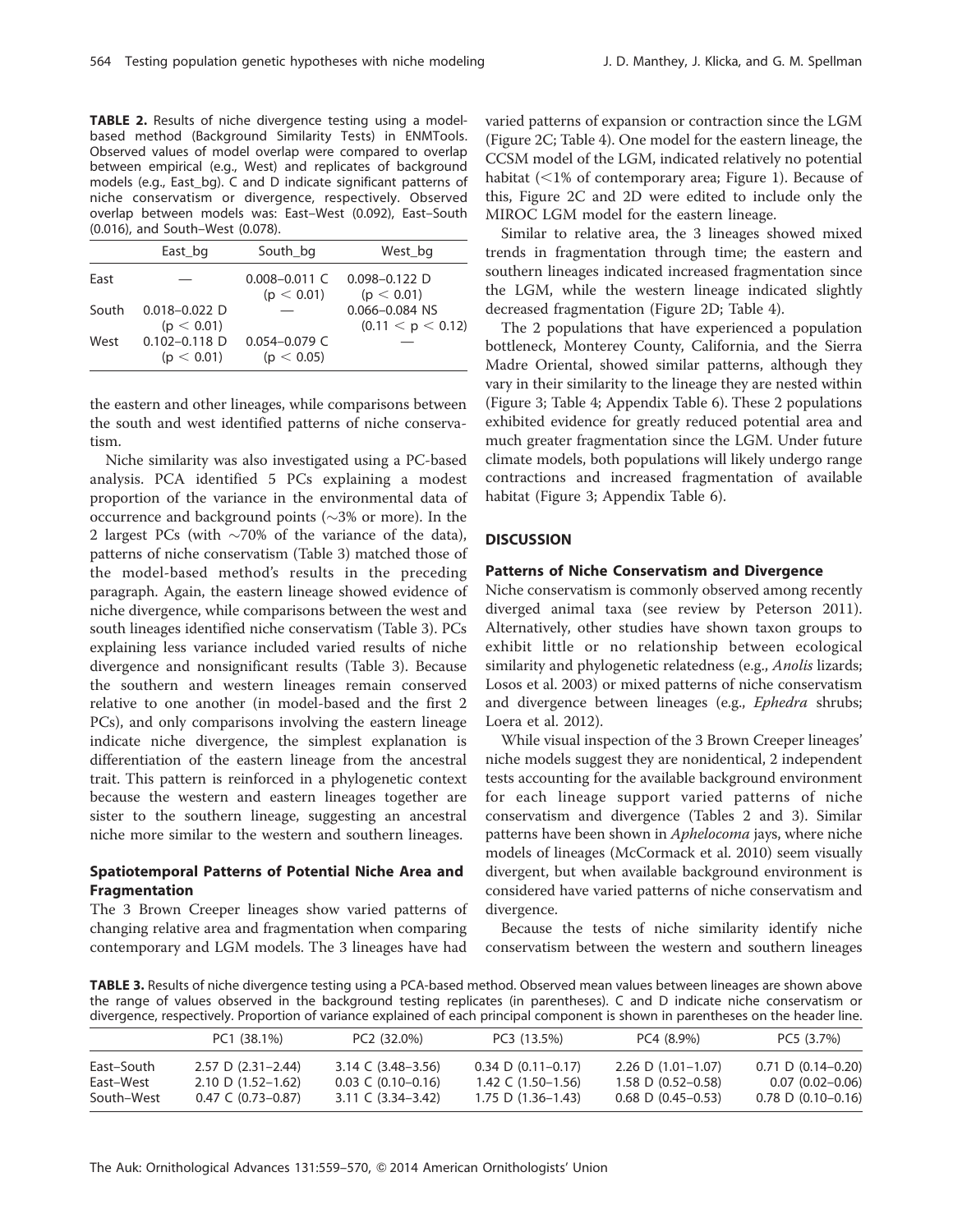TABLE 4. Relative area and fragmentation of each model (compared to current) during the LGM for the 3 lineages and 2 populations (SMO = Sierra Madre Oriental; Monterey = Monterey County, California). All values of relative area and fragmentation are the average of both climate models for each scenario (e.g., CCSM and MIROC models for the LGM). For the eastern lineage, the relative area of the CCSM model was  $<$ 1% of the current model and was not used in the average because of exponentially increasing fragmentation estimation. Fragmentation is also reported with connectivity between habitat "islands" of 5 km and 10 km relative to present fragmentation with no connectivity.

|            | Area | Frag | Frag $(5 \text{ km})$ | Frag $(10 \text{ km})$ |
|------------|------|------|-----------------------|------------------------|
| East       | 0.28 | 0.59 | 0.42                  | 0.36                   |
| South      | 1.54 | 0.54 | 0.24                  | 0.11                   |
| West       | 0.78 | 1.08 | 0.54                  | 0.32                   |
| <b>SMO</b> | 1.85 | 0.35 | 0.25                  | 0.13                   |
| Monterey   | 1.81 | 0.28 | 0.28                  | 0.28                   |

(Tables 2 and 3), we are confident in assuming that niches remained similar during the climatic fluctuations of the Pleistocene. Because the eastern lineage exhibits patterns of niche divergence from the western and southern lineages, projections for this lineage should be interpreted with caution. However, niche divergence in this lineage potentially took place over a long time period (e.g., since lineage divergence, or 0.37–1.23 MYA); therefore, projec-



FIGURE 3. Patterns of relative area and fragmentation of niche models for the Sierra Madre Oriental population in Mexico. Inset map shows topography and encased area magnified in part A. (A) Predicted occurrence for projected models; future climate models for the A2a climate scenario; (B) trends of relative area and fragmentation (average of 2 climate models) under the 3 scenarios of future climate change.

tions since the LGM  $(\sim 22,000$  years before present), a much shorter time scale, still present interpretable data.

## Testing Phylogeographic Hypotheses Associating Population Genetics and Distributions

Our first hypothesis  $(H1<sub>0</sub>)$  stated that populations with genetic evidence of population bottlenecks have experienced range contractions and increased distributional fragmentation since the LGM. The Monterey County, California, population shows decreased potential geographic space and increased fragmentation since the LGM; this provides a mechanism for a current bottleneck in this area, with little-to-no incoming gene flow from other populations in the western lineage. This is in contrast to the LGM models, where the central valley of California would likely have provided suitable climatic conditions for the Brown Creeper (Figure 1), allowing for gene flow between Monterey County and other populations in the western lineage.

Similarly, the Sierra Madre Oriental population has experienced decreased range size and increased fragmentation since the LGM (Figures 1 and 3). Additionally, during the LGM, and in contrast to current conditions, these populations potentially exhibited connectivity with other populations in the southern lineage, likely with populations to the south (e.g., Eje Volcánico Transversal of Central Mexico) based on coalescent analyses (Manthey et al. 2011b). This pattern of elevational expansion in colder climates and contraction during interglacials has been identified in geographic and genetic studies of several pine species (Ledig et al. 2000, González-Astorga et al. 2005) and birds associated with pines (Pygmy Nuthatch [Sitta pygmaea] and Steller's Jay [Cyanocitta stelleri]; G.M. Spellman personal communication) of the Sierra Madre Oriental.

Under potential future scenarios, these 2 populations will continue to experience decreases in potential suitable range and increased fragmentation (Figure 3; Appendix Table 6). While similar between both populations, these patterns seem especially drastic under all climate models in the Sierra Madre Oriental (Figure 3) and would likely impact many montane species. Pine species, especially those already exhibiting limited ranges (e.g., Ledig et al. 2000, González-Astorga et al. 2005), as well as species relying on these montane pine forests for habitat (e.g., Pygmy Nuthatch and Steller's Jay) would likely exhibit similar responses to the changing climate in the Sierra Madre Oriental, necessitating this locality as a target for conservation of the existing pine forest.

Our second hypothesis  $(H2<sub>0</sub>)$  stated that lineages with higher within-clade genetic structure would have been relatively stable through time. Repeated movement within a lineage would have brought populations together, promoting gene flow and preventing inter-population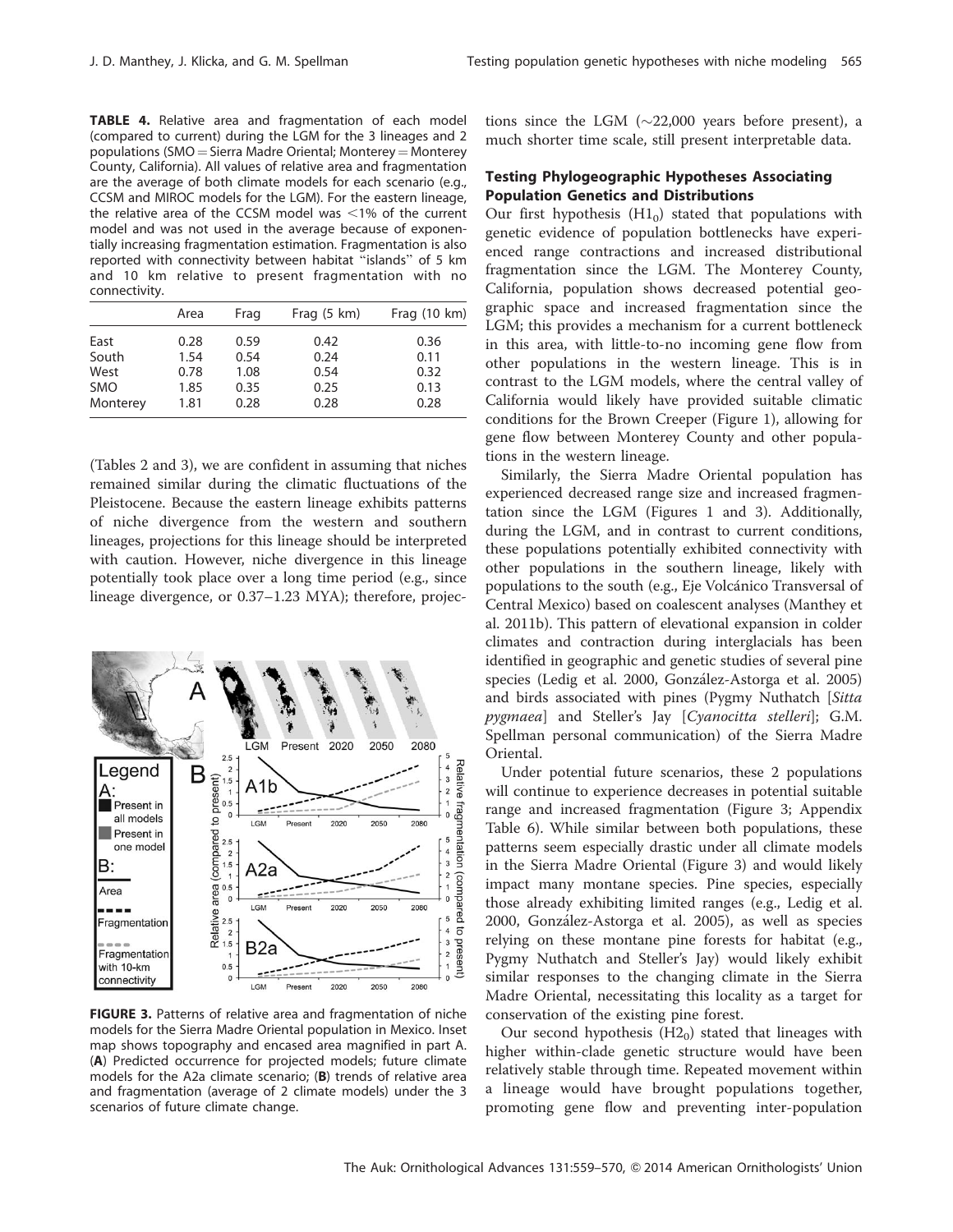divergence. Since the LGM, the southern lineage remained the most spatially stable (Figure 2A) while exhibiting a decrease in potential distributional area (Figure 2C; Table 4). Contemporary populations of southern Brown Creeper live in the sky islands of the major Mexican mountain chains, separated by environments unsuitable for colonization. As expected under  $H2_0$ , the southern lineage exhibits the most private haplotypes or alleles in both mtDNA and nDNA (Manthey et al. 2011a, 2011b). Similarly, within the southern lineage is the largest signal for among-population (rather than within) variation in analysis of molecular variance (AMOVA) analyses (Manthey et al, 2011a). Additionally, the pattern of distributional expansion during the LGM is consistent with expected patterns of elevational shifts in species distributions during Pleistocene climate fluctuations (McCormack et al. 2009). These patterns may suggest that some, or all, southern Brown Creeper populations have undergone population size contractions since the LGM. MtDNA data support a similar pattern; as many (50%) of the populations in the Mexican clade differ significantly from the pattern of an expanding population (Manthey et al. 2011a).

The western lineage remained relatively stable in potential distributional area and fragmentation (Figure 2; Table 4), although less so than the southern lineage; however, Rocky Mountain populations likely experienced displacement (Figure 1). Following glacial retreat, populations of the Rocky Mountains were able to expand toward the current distribution, likely the cause for evidence of isolation by distance in the west (Manthey et al. 2011a). Other species of western North American birds show patterns both similar and contrasting to those of the western Brown Creeper. The Mountain Chickadee (Poecile gambeli) was shown to have a similar pattern of movement south and westward during the LGM (Waltari et al. 2007, Manthey et al. 2012). Conversely, the Blue Grouse (Denragapus obscurus), which exhibits a similar distribution to Brown Creeper and Mountain Chickadee, underwent range expansion during the LGM (Waltari et al. 2007).

The eastern lineage was the most displaced (Figure 2A) and most fragmented (Figure 2D; Table 4) of all lineages during the LGM, as well as having the largest change in total area between current and LGM conditions (Figure 2C; Table 4). Patterns of displacement and range-area instability likely led to a lack of significant genetic structure seen between contemporary populations (from mtDNA AMOVA analyses; Manthey et al. 2011a). Disparate patterns of stability between the eastern and other lineages (Figure 2A) may be a manifestation of the eastern lineage's relative ease to track suitable climate latitudinally since the LGM; conversely, more montane lineages (western and southern) may have been more likely to track suitable habitat elevationally, as was seen in

modeled climate-change responses of Rocky Mountain and Great Plains bird species (Peterson 2003).

Similar patterns of large changes in area, fragmentation, and displacement during the LGM are found in the eastern lineage of the White-breasted Nuthatch (Sitta carolinensis; Walstrom et al. 2012); in this species, there is a lack of significant genetic structure between contemporary populations following post-glacial expansion (Spellman and Klicka 2007, Walstrom et al. 2012) matching the pattern seen in the eastern lineage of the Brown Creeper. Conversely (although comparing only spatial, and not genetic, data), other eastern species show patterns of LGM refugia ranging from a single, tiny refugium (e.g., the pygmy salamander [Desmogathus wright]; Waltari et al. 2007) to large and widespread refugia (e.g., red-backed vole [Myodes gapperi] and five-lined skink [Eumeces fasciatus]; Waltari et al. 2007). This information supports the hypothesis that species with different habitat preferences experienced vastly different responses to the LGM in eastern North America (Soltis et al. 2006).

Finally, we hypothesized  $(H3<sub>0</sub>)$  that evidence of potential geographic connectivity between lineages would be limited. Potential overlap between the western and southern lineages, during contemporary and LGM conditions, occurs in Arizona, New Mexico, and northwestern Mexico. While not strong evidence for complete isolation, these patterns suggest connectivity between the western and southern lineages may occur somewhere in the sky islands between the Rocky Mountains and the Sierra Madre Occidental, in the cline between tropical and subtropical forests. This region represents the only known location of hybridization between the Rocky Mountains Brown Creeper (C. a. montana) and the Sierra Madre Occidental (C. a. albescens) subspecies in the Rincon Mountains of southern Arizona (Marshall 1956).

Similarly, LGM models of eastern and western lineages do not exhibit complete allopatry. During the LGM, a much higher level of overlap occurred between these lineages (Figure 2B), with a potential ''bridge'' of habitat connecting the lineages in Texas (Figure 1). If this pattern occurred during multiple glacial maxima of the Pleistocene, it could explain diversification of the Brown Creeper into the forests of eastern North America during a period of connectivity (0.37–1.12 MYA). However, a lack of fossil data in Certhia precludes verification of whether any Certhia were in eastern North America prior to this time period. This pattern of connection in the southern United States during the LGM between the eastern and western lineages (Figure 1) may also explain the persistence of gene flow or retention of ancestral genetic variation observed within these lineages (mtDNA and nDNA structure, but lacking nDNA fixed differences; Manthey et al. 2011b).

The best example of isolation manifested in the ecological niche models occurs in Central America and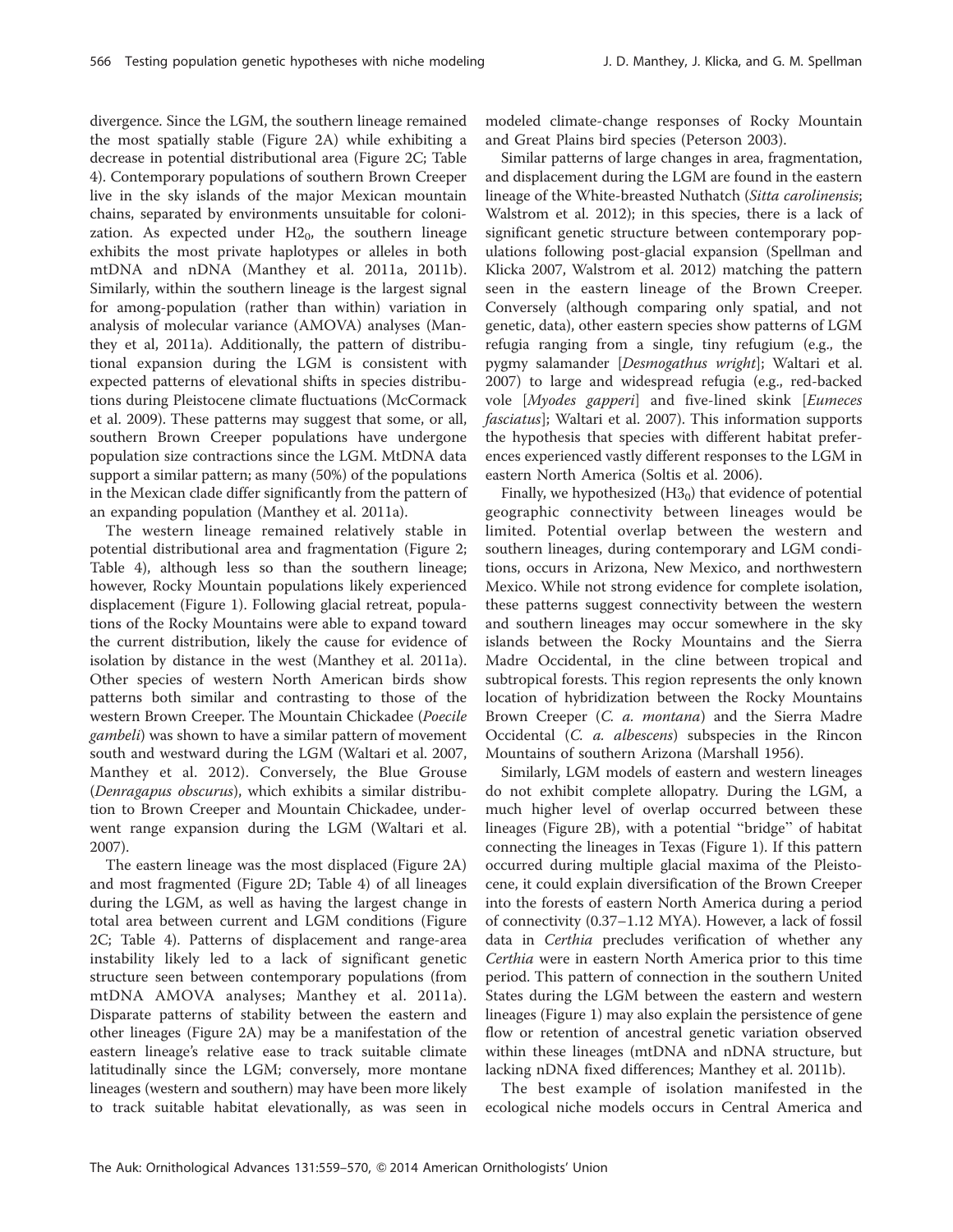southern Mexico. Here, suitable regions in Guatemala, Honduras, and Chiapas, Mexico, are separated from all other regions of the southern lineage by unsuitable regions in the Isthmus of Tehuantepec during contemporary and LGM conditions (Figure 1). This pattern is manifested in genetic data, which show strong, yet shallow, genetic structure in both mtDNA and nDNA (Manthey et al. 2011a, 2011b).

#### **Conclusions**

We performed ecological niche modeling on 3 allopatric lineages of Brown Creeper, with additional emphasis on 2 populations with genetic evidence for population bottlenecks. We identified mixed patterns of niche conservatism and divergence between lineages, although only comparisons with the eastern lineage included evidence for niche divergence from other lineages. In the 2 populations with genetic evidence for population bottlenecks, ecological niche models indicated potential geographic distribution range contractions and fragmentation since the LGM, with projections of models into the future suggesting continuation of population contraction and fragmentation. Patterns of genetic differentiation within lineages correspond with geographic and potential size stability since the LGM. The southern lineage has remained relatively stable since the LGM, with a gap at the Isthmus of Tehuantepec between northern and southern populations (current and LGM) manifesting in strong genetic structure across this boundary. The western lineage remained stable in potential distributional size but not geographic space, evident as a pattern of isolation by distance in genetic data. The eastern lineage was the least stable in potential geographic space and location since the LGM, resulting in a lack of any genetic structure with the clade. Together, the genetic and ecological niche modeling data provide synergistic evidence to describe the processes driving the patterns in phylogeographic data.

## ACKNOWLEDGMENTS

We thank J. E. McCormack and V. B. Arroyo for methodological discussion as well as A. T. Peterson for providing helpful comments on the manuscript. This project was funded by NSF DEB 0814841 (Spellman) and 0815705 (Klicka). The specimen occurrence data was provided, via ORNIS, by the following institutions: American Museum of Natural History, California Academy of Sciences, Canadian Museum of Nature, Delaware Museum of Natural History, Denver Museum of Nature and Science, Field Museum of Natural History, Kansas University Natural History Museum, Illinois State University Natural History Collections, Los Angeles County Museum of Natural History, Museum of Southwestern Biology, Museum of Vertebrate Zoology, Royal Ontario Museum, Santa Barbara Museum of Natural History, San Diego Museum of Natural History, University of Alaska Museum of the North, University of British Columbia Beatty Biodiversity Museum, University of California at Los Angeles, University of Michigan Museum of Zoology, and the Yale University Peabody Museum.

#### LITERATURE CITED

- American Ornithologists' Union (AOU) (1983). Check-list of North American birds. American Ornithologists' Union, Washington, D.C., USA.
- Avise, J. C. (2000). Phylogeography: The History and Formation of Species. Harvard University Press, Cambridge, MA, USA.
- Barve, N., V. Barve, A. Jiménez-Valverde, A. Lira-Noriega, S. P. Maher, A. T. Peterson, J. Soberón, and F. Villalobos (2011). The crucial role of the accessible area in ecological niche modeling and species distributional modeling. Ecological Modelling 222:1810–1819.
- Chesser, R. T., R. C. Banks, F. K. Barker, C. Cicero, J. L. Dunn, A. W. Kratter, I. J. Lovette, P. C. Rasmussen, J. V. Remsen, Jr., J. D. Rising, D. F. Stotz, and K. Winker (2013). Fifty-fourth supplement to the American Ornithologists' Union Checklist of North American Birds. The Auk 130:558–572.
- Collins, M., and S. F. B. Tett (2001). The internal climate variability of HadCM3, a version of the Hadley Centre coupled model without flux adjustments. Climate Dynamics 17:61–81.
- Collins, W. D., C. M. Bitz, M. L. Blackmon, G. B. Bonan, C. S. Bretherton, J. A. Carton, P. Chang, S. C. Doney, J. J. Hack, T. B. Henderson, and J. T. Kiehl, et al. (2006). The Community Climate System Model version 3 (CCSM3). Journal of Climate 19:2122–2143.
- González-Astorga, J., A. P. Vovides, A. Cruz-Angon, P. Octavio-Aguilar, and C. Iglesias (2005). Allozyme variation in the three extant populations of the narrowly endemic cycad Dioon angustifolium Miq. (Zamiaceae) from North-eastern Mexico. Annals of Botany 95:999–1007.
- Guisan, A., and W. Thuiller (2005). Predicting species distribution: Offering more than simple habitat models. Ecology Letters 8: 993–1009.
- Hijmans, R. J., S. E. Cameron, J. L. Parra, P. G. Jones, and A. Jarvis (2005). Very high resolution interpolated climate surfaces for global land areas. International Journal of Climatology 25: 1965–1978.
- Jezkova, T., V. Olah-Hemmings, and B. R. Riddle (2011). Niche shifting in response to warming climate after the last glacial maximum: Inference from genetic data and niche assessments in the chisel-toothed kangaroo rat (Dipodomys microps). Global Change Biology 17:3486–3502.
- Ledig, F. T., B. Bermejo-Velázquez, P. D. Hodgskiss, D. R. Johnson, C. Flores-López, and V. Jacob-Cervantes (2000). The mating system and genic diversity in Martinez spruce, an extremely rare endemic of Mexico's Sierra Madre Oriental: An example of facultative selfing and survival in interglacial refugia. Canadian Journal of Forest Research 30:1156–1164.
- Lim, H. C., M. A. Rahman, S. L. Lim, R. G. Moyle, and F. H. Sheldon (2011). Revisiting Wallace's haunt: Coalescent simulations and comparative niche modeling reveal historical mechanisms that promoted avian population divergence in the Malay Archipelago. Evolution 65:321–334.
- Loera, I., V. Sosa, and S. M. Ickert-Bond (2012). Diversification in North American arid lands: Niche conservatism, divergence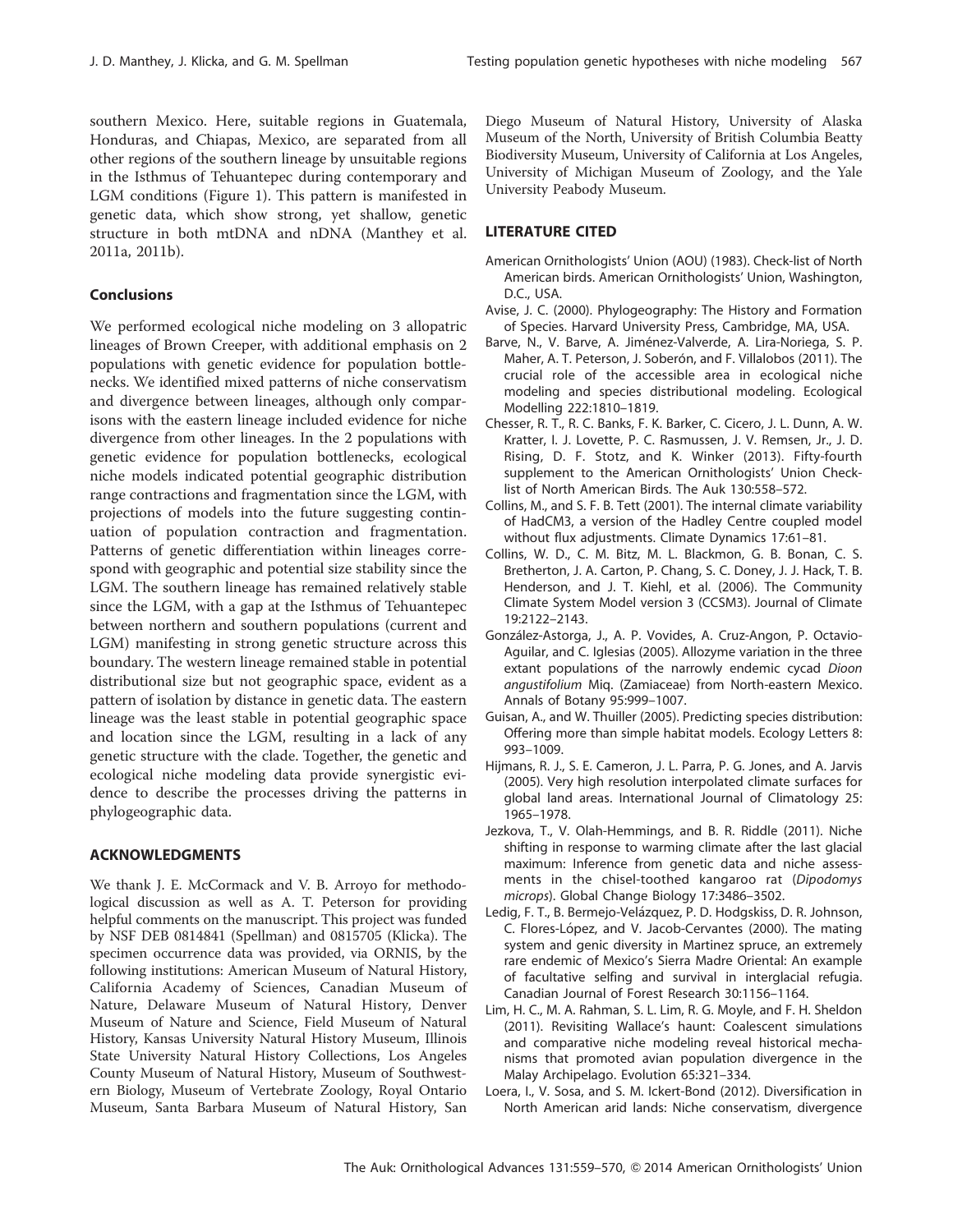and expansion of habitat explain speciation in the genus Ephedra. Molecular Phylogenetics and Evolution 65:437–450.

- Losos, J. B., M. Leal, R. E. Glor, K. de Queiroz, P. E. Hertz, L. R. Schettino, A. C. Lara, T. R. Jackman, and A. Larson (2003). Niche lability in the evolution of a Caribbean lizard community. Nature 424:542–545.
- Manthey, J. D., J. Klicka, and G. M. Spellman. 2011a. Cryptic diversity in a widespread North American songbird: Phylogeography of the Brown Creeper (Certhia americana). Molecular Phylogenetics and Evolution 58:502–512.
- Manthey, J. D., J. Klicka, and G. M. Spellman (2011b). Isolationdriven divergence: Speciation in a North American songbird (Aves: Certhiidae). Molecular Ecology 20:4371–4384.
- Manthey, J. D., J. Klicka, and G. M. Spellman (2012). Is gene flow promoting the reversal of Pleistocene divergence in the Mountain Chickadee (Poecile gambeli)? PLoS ONE 7(11): e49218.
- Marshall, J. T. (1956). Summer birds of the Rincon Mountains, Saguaro National Monument, Arizona. The Condor 58:81–97.
- McCormack, J. E., H. Huang, and L. L. Knowles (2009). Sky Islands. In Encyclopedia of Islands (R. G. Gillespie and D. Clague, Editors). University of California Press, Berkeley, CA, USA.
- McCormack, J. E., A. J. Zellmer, and L. L. Knowles (2010). Does niche divergence accompany allopatric divergence in Aphelocoma jays as predicted under ecological speciation? Insights from tests with niche models. Evolution 64:1231– 1244.
- McGarigal, K., S. A. Cushman, and E. Ene (2012). FRAGSTATS v4: Spatial pattern analysis program for categorical and continuous maps. Computer software program produced by the authors at the University of Massachusetts, Amherst. [http://](http://www.umass.edu/landeco/research/fragstats/fragstats.html) [www.umass.edu/landeco/research/fragstats/fragstats.html](http://www.umass.edu/landeco/research/fragstats/fragstats.html)
- Miller, R. G. (1966). Simultaneous Statistical Inference. McGraw-Hill, New York, NY, USA.
- Nozawa, T., T. Nagashima, H. Shiogama, and S. A. Crooks (2005). Detecting natural influence on surface air temperature change in the early twentieth century. Geophysical Research Letters 32:L20719.
- Peterson, A. T. (2003). Projected climate change effects on Rocky Mountain and Great Plains birds: Generalities of biodiversity consequences. Global Change Biology 9:647–655.
- Peterson, A. T. (2009). Phylogeography is not enough: The need for multiple lines of evidence. Frontiers of Biogeography 1.1: 19–25.
- Peterson, A. T. (2011). Ecological niche conservatism: A timestructured review of evidence. Journal of Biogeography: doi: [10.1111/j.1365–2699.2010.02456.x](dx.doi.org/10.1111/j.1365-2699.2010.02456.x)
- Peterson, A. T., M. Papes, and J. Soberón (2008). Rethinking receiver operating characteristic analyses in ecological niche modeling. Ecological Modelling 213:63–72.
- Phillips, S. J., R. P. Anderson, and R. E. Schapire (2006). Maximum entropy modeling of species geographic distributions. Ecological Modelling 190:231–259.
- Ramirez, J., and A. Jarvis (2008). High resolution statistically downscaled future climate surfaces. International Centre for Tropical Agriculture, CIAT. <http://www.ccafs-climate.org/>
- Schoener, T. W. (1968). The Anolis lizards of Bimini: Resource partitioning in a complex fauna. Ecology 49:704–726.
- Soberón, J. (2007). Grinnellian and Eltonian niches and geographic distributions of species. Ecology Letters 10: 1115–1123.
- Soltis, D. E., A. B. Morris, J. S. McLachlan, P. S. Manos, and P. S. Soltis (2006). Comparative phylogeography of unglaciated eastern North America. Molecular Ecology 15:4261–4293.
- Spellman, G. M., and J. Klicka (2007). Phylogeography of the White-breasted Nuthatch (Sitta carolinensis): Diversification in North American pine and oak woodlands. Molecular Ecology 16:1729–1740.
- Swab, R. M., H. M. Regan, D. A. Keith, T. J. Regan, and M. K. J. Ooi (2012). Niche models tell half the story: Spatial context and life-history traits influence species responses to global change. Journal of Biogeography 39:1266–1277.
- Walstrom, V. W., J. Klicka, and G. M. Spellman (2012). Speciation in the White-breasted Nuthatch (Sitta carolinensis): A multilocus perspective. Molecular Ecology 21:907–920.
- Waltari, E., R. J. Hijmans, A. T. Peterson, A. S. Nyari, S. L. Perkins, and R. P. Guralnick (2007). Locating Pleistocene refugia: Comparing phylogeographic and ecological niche model predictions. PLoS ONE, 2.
- Warren, D. L., R. E. Glor, and M. Turelli (2008). Environmental niche equivalency versus conservatism: Quantitative approaches to niche evolution. Evolution 62:2868–2883.
- Webster, J. D. (1986). Certhia americana Bonaparte. The known birds of North and Middle America (A. R. Phillips, Editor). A. R. Phillips, Denver, CO, USA.
- Zink, R. M., J. G. Groth, H. Vázquez-Miranda, and G. F. Barrowclough (2013). Phylogeography of the California Gnatcatcher (Polioptila californica) using multilocus DNA sequences and ecological niche modeling: Implications for Conservation. The Auk 130:449–458.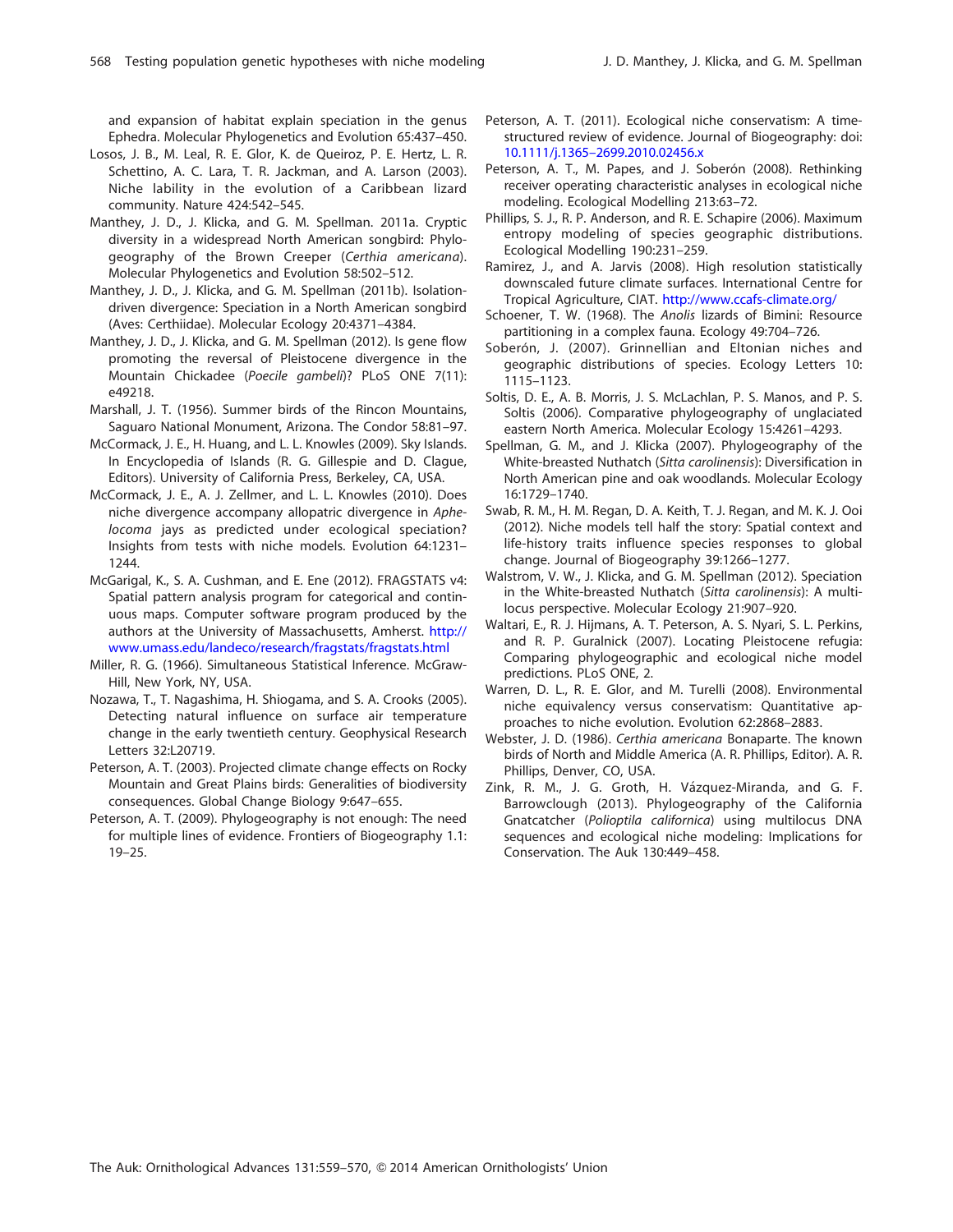## APPENDIX



FIGURE 4. Training (above) and testing (below) locality points for the niche models of the eastern (black), western (red), and southern (light blue) lineages.